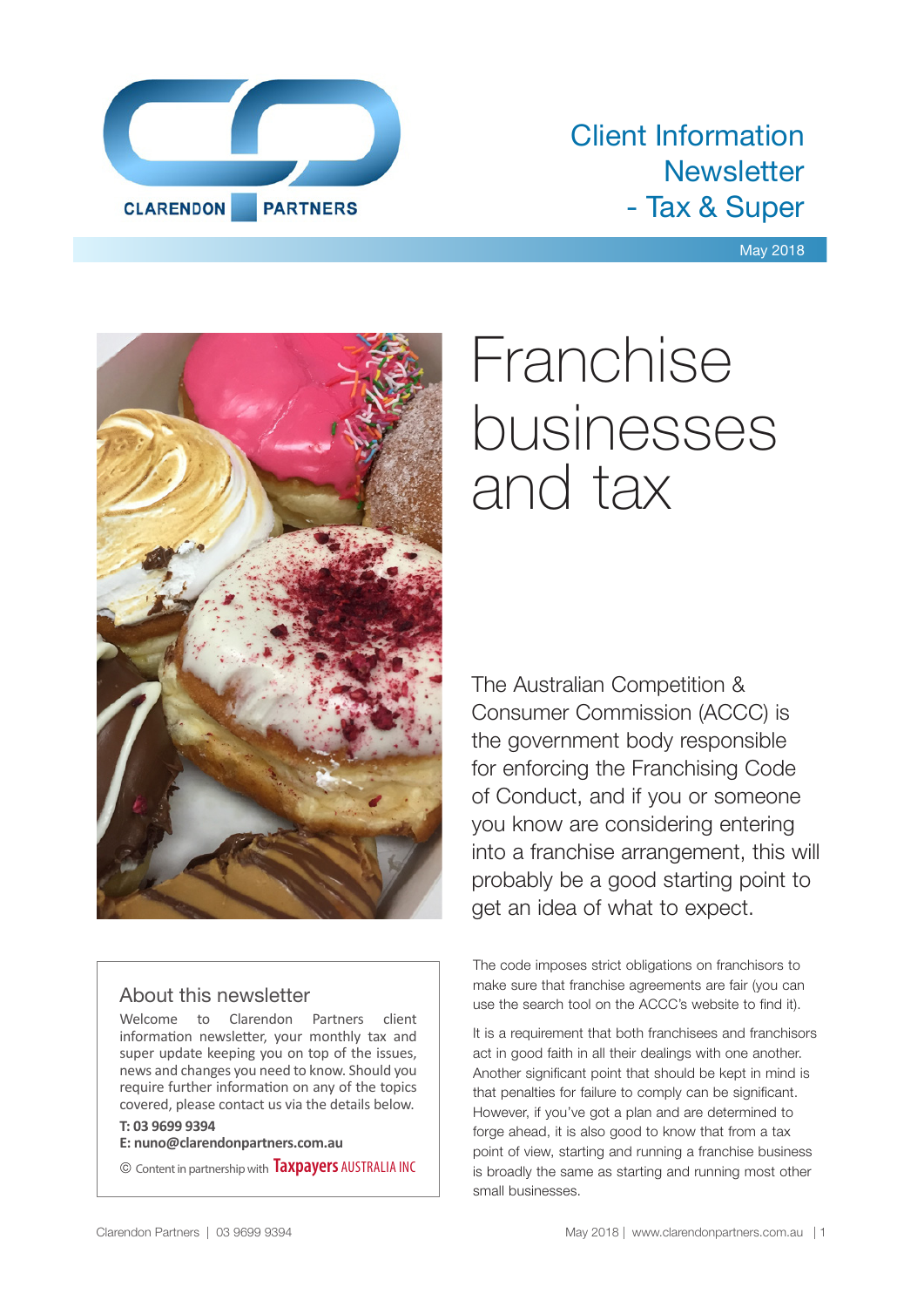#### Franchising and tax *cont*

There are additional considerations however, in that there are different tax treatments for franchise-specific payments and transactions between franchisee and franchisor. (The person who grants the right to use a business under some brand name or trade mark, and the right to manufacture and distribute their products or services, is known as the franchisor. The person who receives these rights is known as the franchisee.) The franchisor and each franchisee need to have separate Australian business numbers (ABNs).

#### Franchise fee deductions

The initial franchise fee or transfer fee that is paid to the franchisor forms part of the cost base for your franchise business as a capital asset. As these fees are capitally invested in the business, you as the franchisee do not deduct the fee as a business expense from your annual income tax.

Depending on the circumstances, franchise renewal fees may form part of a franchisee's cost base. Any franchise renewal fees not included in the cost base may be deductible as a business expense and subject to the prepayment rules (more below). Generally you can deduct the fees paid to the franchisor for ongoing training as a business expense.

The prepayment rules cover expenses incurred in a current income year under an agreement for something to be done, in whole or in part, in a later income year. This alters the timing of a deduction for certain prepaid expenses that would ordinarily be immediately deductible in full in the year they are incurred. The subsequent timing of such a deduction can generally be made over an "eligible service period", which in most cases means when the agreement is in force.

#### Goods and services tax

Payments made to the franchisor will generally also include a goods and services tax (GST) component, as in most cases the franchisor will be GST registered. If you as the franchisee are also GST registered, you will be able to claim a GST credit from the ATO for the GST amount included in:

- initial franchise fees
- franchise renewal fees
- franchise service fees or royalties
- advertising fees
- transfer fees, and
- training fees.

#### Royalties or interest payments

An agreement to purchase a franchise often includes ongoing payments of royalties, interest payments or levies to the franchisor. These payments typically cover head office expenses, such as administration, advertising and technical support.

Unlike the initial up-front fee, when you work out your annual income tax liability you are generally able to deduct payments of royalties, interest payments and levies in the year these are incurred, as they are and will be a continuing expense in carrying on the business.

#### Non-resident franchisors

You may, depending on the original franchisor business that takes you on as a franchisee, find that you are required to make royalty or interest payments to nonresident franchisors that are based in another country. The ATO generally requires that franchisees withhold a flat rate of 30% from the gross amount of a royalty payment and 10% from the gross amount of an interest payment. However, a double tax agreement with the non-resident franchisor's country of residence may reduce this rate. Check with us if this is an issue.

You will need to pay the ATO the amounts withheld from royalty and interest payments, and have us report these amounts in your activity statement for the relevant reporting period. We will later need to report the total annual amount of royalty and interest payments and amounts withheld to the ATO.

A franchisee can only deduct the royalty payment to a non-resident franchisor as a business expense if you have withheld tax from the royalty payment and the amount has been paid to the ATO.

#### Ending a franchise agreement

If you either transfer a franchise to another party or terminate your franchise agreement, you may need to alert us in case there are both capital gains tax (CGT) and GST consequences.

When you transfer or terminate a franchise, the initial franchise fee or transfer fee that is included in the business's cost base may be relevant in working out the net capital gain (if any) to include in a subsequent tax return.  $\blacksquare$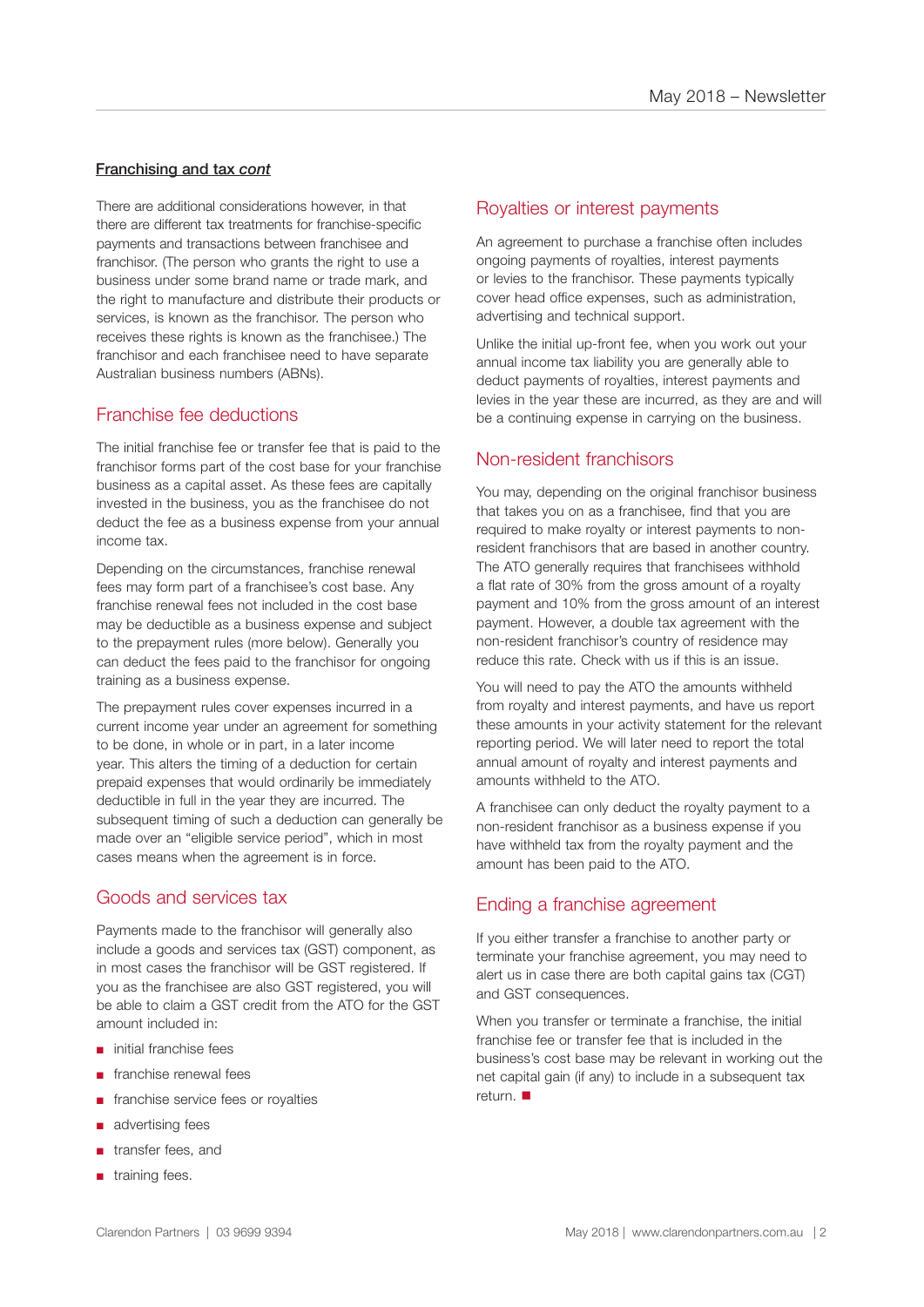# **Interest deductibility after income-producing activity ceases**

 $A$ <sup>n</sup> issue that sometimes arises for business owners is whether interest expenses incurred on borrowed funds used in a business remain deductible after the business's income earning activities have ceased.

As a general rule, in order for interest expenses to be deductible in the relevant income year, a taxpayer is generally required to demonstrate that the expense was either incurred in gaining or producing assessable income, or necessarily incurred in carrying on a business for the purpose of gaining or producing that assessable income.

In either case, the taxpayer is required to demonstrate that there is sufficient connection between the interest expense incurred and the derivation of assessable income. In past court cases on this matter, in determining such a connection, consideration was given to the purpose of the borrowing (commonly referred to as the "purpose" test) and the use to which the borrowed funds have been put (the "use" test).

In each judgment, the courts allowed a deduction for interest expenses incurred on borrowed funds notwithstanding the disposal of the relevant income producing assets.

#### **Case 1:** Partners borrowed to acquire a delicatessen business.

After a number of years of trading, the business was sold at a loss. The proceeds of the disposal were paid to the lender but were insufficient to satisfy the liability fully. The court held that the interest expense incurred on the outstanding loan balance remained deductible.

#### **Case 2:** The taxpayer, with her husband, borrowed money to fund a trucking and equipment hire business.

After her husband's death, the wife sold the assets of the business but the proceeds (plus other amounts on hand) were insufficient to fully repay the loan. She subsequently refinanced the loan because she was able to obtain a lower interest rate through an alternative lender. In these circumstances, notwithstanding that the business had ceased, it was held that the interest costs incurred relating to the refinanced loan were deductible as the new loan was considered to have taken on the same character as the original borrowing.

#### **Establishing a connection**

Based on the principles in these cases, the ATO maintains that a sufficient connection between the former income earning activities and the interest expenses incurred following cessation of those activities must continue to be maintained.

In practical terms, and to ensure success in making any such claims, it must be determined whether a connection between the interest expense and the former income-earning activities remains or whether this has been broken.

The ATO has acknowledged that ongoing interest expenses, in the above circumstances, may still be deductible irrespective of:

- the loan not being for a fixed term
- the taxpayer having a legal entitlement to repay the principal before maturity, with or without penalty, or
- the original loan being refinanced, whether once or more.

The ATO does state, however, that any connection would be broken if it could be concluded that the taxpayer:

- had kept the loan on foot for reasons unassociated with the former business activity, or
- had made a conscious decision to extend the loan to obtain a commercial advantage that is unrelated to the previous attempts to earn assessable income.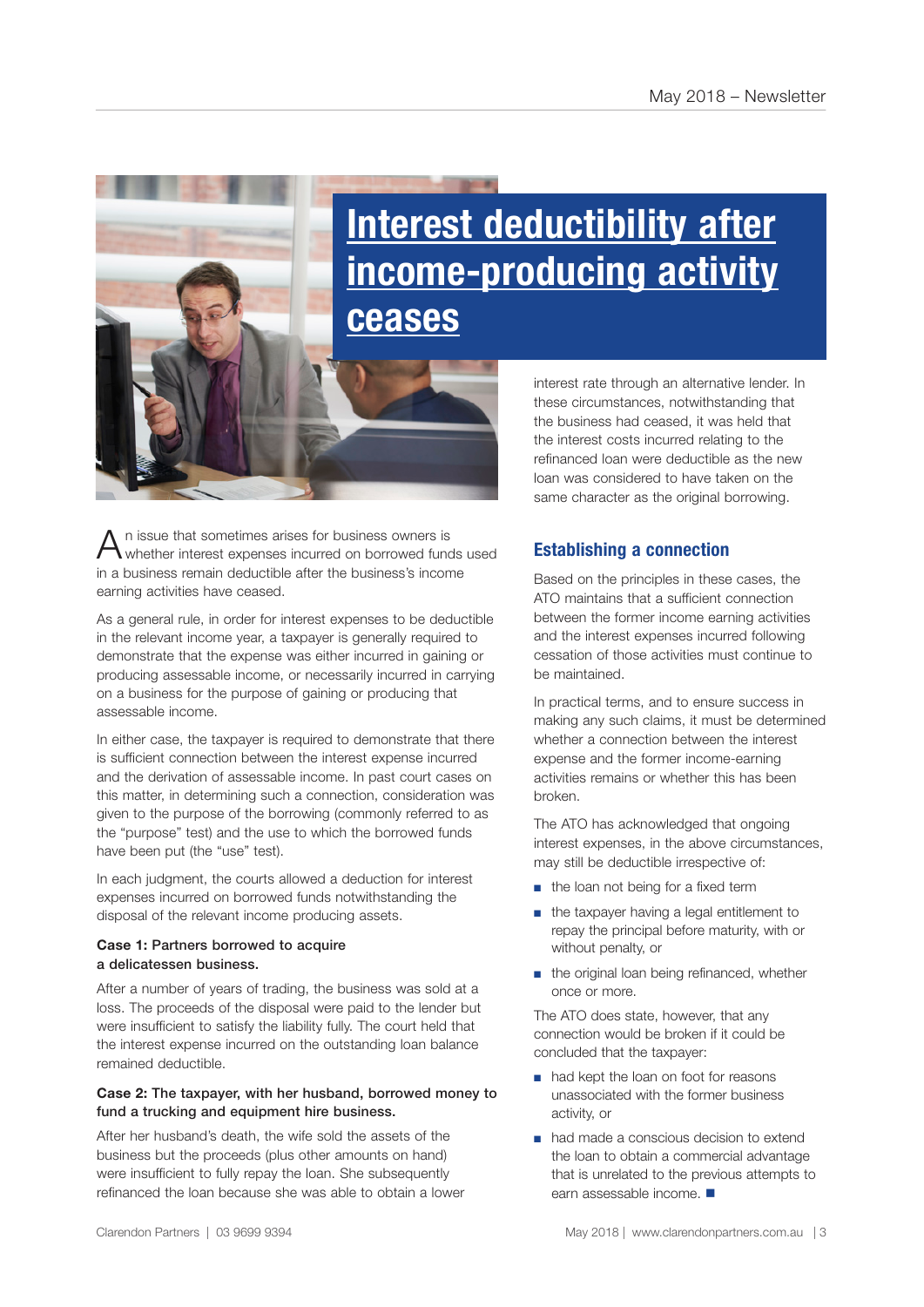

Whether or not the trustee of a complying superannuation fund can accept member contributions for those aged between 65 and 75 depends on the member satisfying a "work test".

The work test requires a member to have been gainfully employed for at least 40 hours in a period of not more than 30 consecutive days during the financial year a contribution is made.

To be "gainfully employed" a person must either be employed or self-employed for gain or reward in any business, trade, profession, vocation, calling, or occupation or employment.

The definition of "gain and reward" is particularly broad and does not limit itself to salary or wages. It includes business income, bonuses, commissions, fees or gratuities, in return for personal exertion.

If the contribution is made to an industry or retail fund, the person making the contribution is generally required to tick a box that states that the work test has been satisfied.

In the case where the contribution is made to an SMSF, a *Work Test Declaration* would typically suffice as proof the work test has been passed.

It is however essential to retain evidence of the work performed as there is always the risk of being asked (in the event of an ATO audit) to provide appropriate evidence that the work test has been met. If the ATO is not satisfied with the evidence provided, the contribution is likely to be disallowed.

Many questions have been asked about the work test over the years. The following is a compilation of answers to some of the most relevant questions.

#### **WORK TEST AND VOLUNTARY WORK**

Jane worked unremunerated for a charity throughout the 2016-17 financial year. Would Jane satisfy the work test in that year?

No, as an unpaid volunteer, her work does not meet the definition of a "gainfully employed" person.

#### **WORK TEST AND SALARY SACRIFICE**

Peter is over 65, working full-time and salary sacrificing his whole salary to superannuation. Peter has no taxable income to declare in his personal income tax return. How would Peter prove that he satisfies the work test?

Where there is full salary sacrifice then the PAYG payment summary from the employer would still be issued with the salary sacrificed amount being reported as reportable superannuation contributions. This would provide enough evidence of the gain or reward for the work test.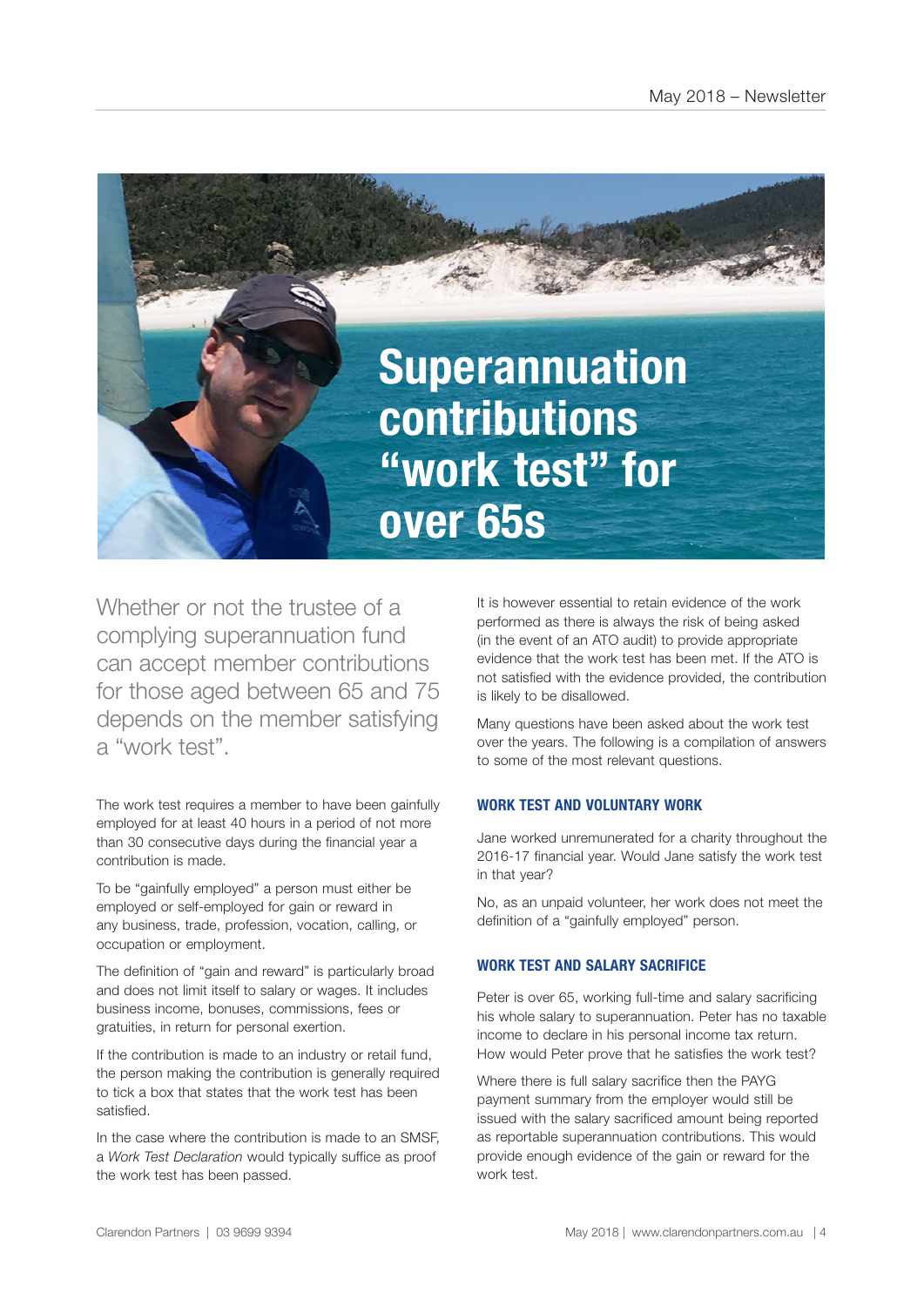#### Superannuation contributions "work test" for over 65s *cont*

#### **PROVING WORK TEST WHERE ONE IS AN EMPLOYEE**

How can an employee prove that they satisfy the work test?

In the case where one is an employee and works for at least 40 hours in a period of not more than 30 consecutive days during a financial year, the existence of PAYG summaries, an employment contract and evidence of superannuation guarantee contributions made on their behalf will provide appropriate evidence of the work test.

#### **PROVING WORK TEST WHERE ONE IS NOT AN EMPLOYEE**

How can a self-employed individual prove that they satisfy the work test?

In this case, notes of the work done and the activities performed together with invoices/pay slips substantiating the income derived and the hours worked will provide evidence for the work test. Factors suggesting the individual is genuinely carrying on a business and that the work was done and paid for legitimately, at a commercial rate, will be relevant here.

#### **TURNING 65 DURING A FINANCIAL YEAR**

John turned 65 on 22 September 2016. John made non-concessional contributions to a superannuation fund during the 2016-17 financial year. Under what circumstances was John able to contribute?

The main issue here revolves around John turning 65 on 22 September 2016. What is required is for John to meet the work test if the contribution is made after his 65th birthday. In short;

- if the non-concessional contribution is made prior to John turning 65 (that is, before 22 September 2016) he is not required to meet the work test as members under 65 do not have to satisfy a work test to make these contributions.
- if the contribution is made after John's 65th birthday. he must be gainfully employed and work for at least 40 hours in a period of not more than 30 consecutive days in the 2016-17 financial year.

#### **TRIGGERING THE BRING-FORWARD PROVISIONS**

Andrew has a total super balance of \$500,000 on 30 June 2017. Andrew contributes \$100,001 to his SMSF just before his 65th birthday in the current

year, triggering the "bring forward rule" for the nonconcessional contributions in the 2017-18 year. Will Andrew need to satisfy the work test in each of the following two years in order for the SMSF to be permitted to accept any subsequent member contributions?

Yes, this is because a person who has triggered the "bring forward rule" for non-concessional contributions in a financial year and has since reached age 65 is required to satisfy the work test in later financial years that they may want to contribute up to their brought forward non-concessional contributions cap.

#### **TURNING 75 DURING A FINANCIAL YEAR**

Is it possible to make non-concessional contributions after reaching age 75 if the work test was satisfied within the financial year prior to the individual's 75th birthday?

Yes, but only if the contribution is received by the fund within 28 days after the end of the month when a person turns 75. For example, if a person turns 75 in April, then the contribution must be received by their super fund by 28 May.

#### **WORK TEST REQUIREMENT AND "RESERVED" CONTRIBUTIONS**

Chris is 69 years old. He made a personal contribution of \$20,000, which was received by his SMSF in June 2017. The contribution was applied to an unallocated contribution account (established in accordance with the rules of the SMSF), and subsequently allocated to Chris's accumulation account on 7 July 2017. Would Chris be required to satisfy the work test in the year the contribution was made to the fund (that is, 2016-17) or in the year the contribution was allocated to Chris's account (2017-18)?

Chris is required to meet the work test in the year the contribution was made to the fund (2016-17) rather than when the contribution was allocated to his account  $(2017-18)$ .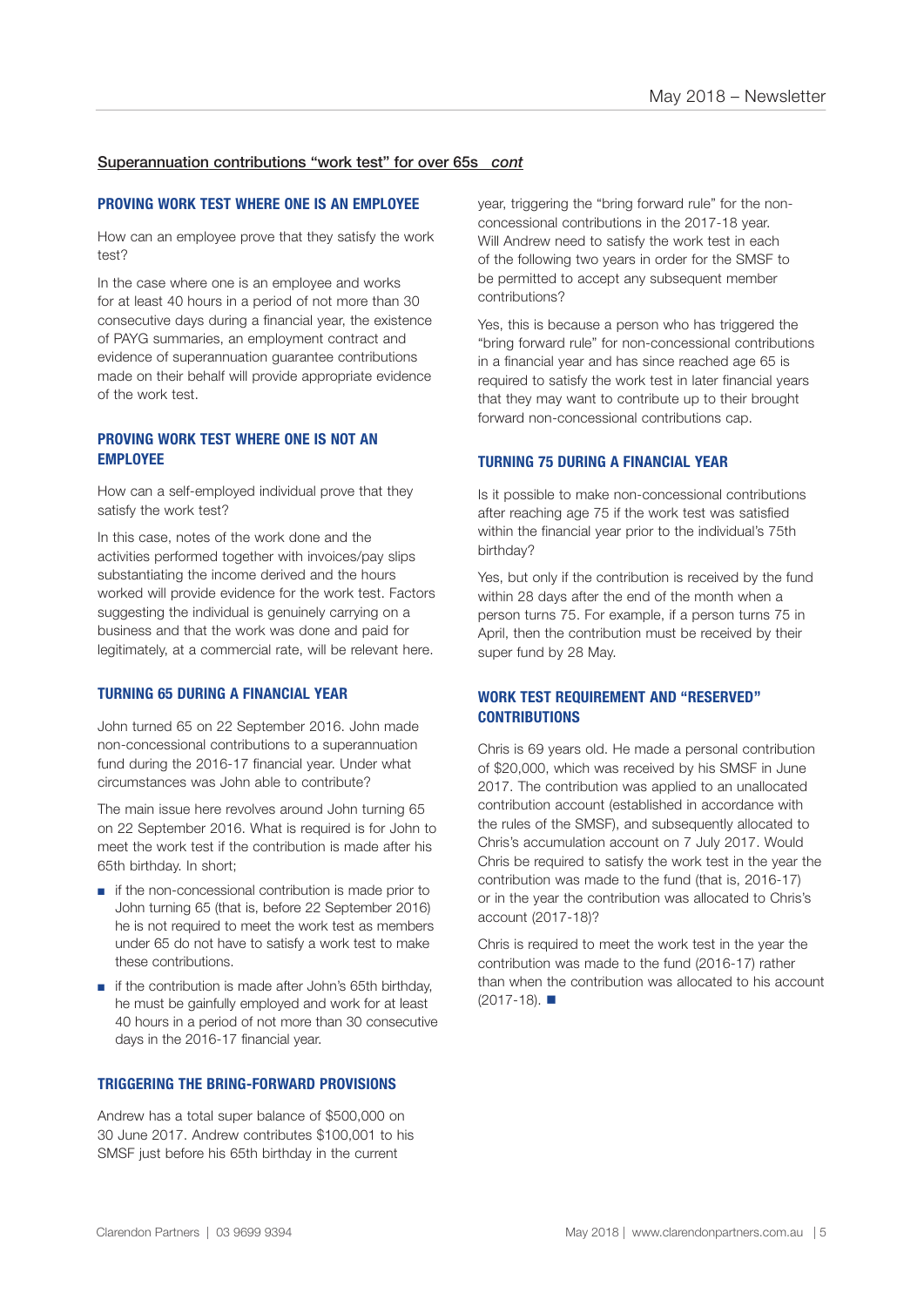

# **2-minute quiz:** Business deductions

How well do you know your business deductions? Try these questions to find out! Answers on page 7.

## Question 1

A company's financial accounts show the following information in relation to its bad debts and doubtful debts for the year:

- Closing balance for doubtful debts from the previous year: \$172,000
- Doubtful debts provided for (but not written off) during the year: \$89,000
- Bad debts formally written off during the year: \$94,000
- Closing balance for doubtful debts at year end: \$167,000

#### What is the deductible amount for the year?

- 1. \$172,000
- 2. \$89,000
- 3. \$94,000
- 4. \$167,000

### Question 2

A business incurs these legal expenses:

- A. Legal fees relating to the acquisition of a subsidiary company
- **B.** Legal fees relating to settling a customer dispute over an allegedly faulty product
- C. Legal fees relating to hiring five new staff members
- D. Legal fees relating to establishing a business loan. The fee was \$300.

#### Which of the expenses are fully deductible in the year the expenditure was incurred?

- 1. B and C
- 2. B, C and D
- 3. C only
- 4. A, B and C
- 5. A,B,C and D

This information has been prepared without taking into account your objectives, financial situation or needs. Because of this, you should, before acting on this information, consider its appropriateness, having regard to your objectives, financial situation or needs.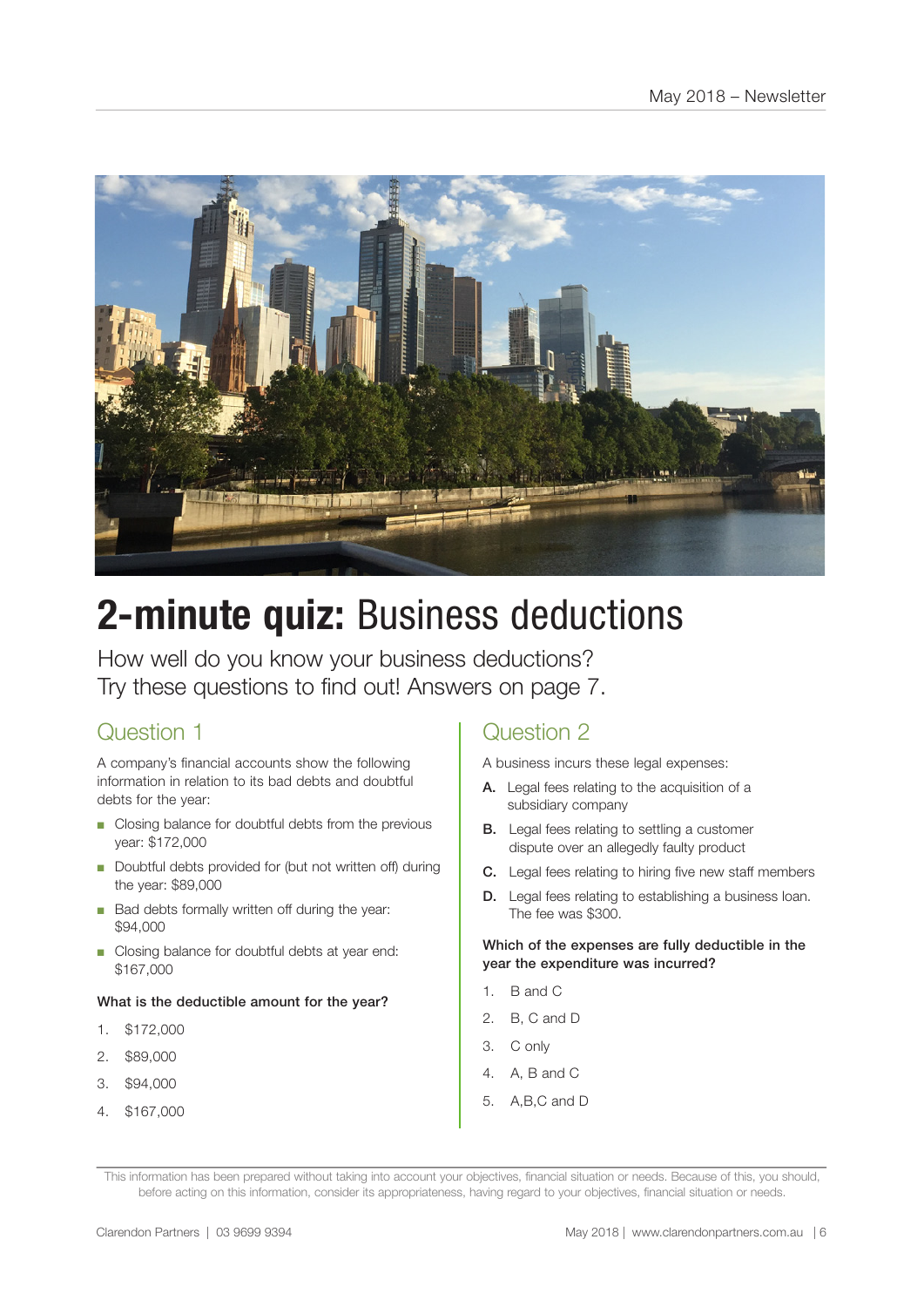#### 2-minute quiz: Business deductions *continued*

#### Answer 1

#### The correct answer is 3.

As a general rule, bad debts may be deductible under the general deduction provisions, or alternatively are deductible under a specific section of the tax law.

Broadly, if the company were to claim a bad debt deduction under the specific section, the debt must have been bought to account as assessable income of the taxpayer for the current year or an earlier year. Alternatively, a deduction could be claimed if it is in respect of money lent in the ordinary course of a money lending business – that is, there is no requirement for the debt to have been included in the business's assessable income.

In order to be deductible, a debt must be actually bad and written off. It is not sufficient that a debt is merely provided for as being doubtful or expected to turn bad in a future income year.

In its relevant guidance, the ATO states:

*A debt may be considered to have become bad in any of the following circumstances:*

- *(a) the debtor has died leaving no, or insufficient, assets out of which the debt may be satisfied*
- *(b) the debtor cannot be traced and the creditor has been unable to ascertain the existence of, or whereabouts of, any assets against which action could be taken*
- *(c) where the debt has become statute barred and the debtor is relying on this defence (or it is reasonable to assume that the debtor will do so) for non-payment*
- *(d) if the debtor is a company, it is in liquidation or receivership and there are insufficient funds to pay the whole debt, or the part claimed as a bad debt, and*
- *(e) where, on an objective view of all the facts or on the probabilities existing at the time the debt, or a part of the debt, is alleged to have become bad, there is little or no likelihood of the debt, or the part of the debt, being recovered.*

In another section of the same guidance, the ATO states:

*While individual cases may vary, as a practical guide a debt will be accepted as bad under category (e) above where, depending on the particular facts of the case, a taxpayer has taken the appropriate steps in an attempt to recover the debt and not simply written it off as bad. Generally speaking such steps would include some or all of the following, although the steps undertaken will vary depending upon the size of the debt and the resources available to the creditor to pursue the debt:*

- *(i) reminder notices issued and telephone/mail contact is attempted*
- *(ii) a reasonable period of time has elapsed since the original due date for payment of the debt. This will of necessity vary depending upon the amount of the debt outstanding and the taxpayers' credit arrangements (eg 90, 120 or 150 days overdue)*
- *(iii) formal demand notice is served*
- *(iv) issue of, and service of, a summons*
- *(v) judgment entered against the delinquent debtor*
- *(vi) execution proceedings to enforce judgment*
- *(vii) the calculation and charging of interest is ceased and the account is closed, (a tracing file may be kept open; also, in the case of a partial debt write-off, the account may remain open)*

*(viii) valuation of any security held against the debt, and*

*(ix) sale of any seized or repossessed assets.*

### Answer 2

#### The correct answer is 1.

The reasoning for each expense incurred is as follows:

- A. Legal fees relating to the acquisition of a subsidiary company would generally not be deductible in the income year incurred as the expenditure is of a capital nature, not a direct business expense. It is unclear as to what aspect of the acquisition the legal costs relate to. Depending on their nature, they may form part of the cost base of the shares of the acquired company or, as a last resort, the costs may be deductible over five years as "blackhole expenditure".
- B. Legal fees incurred in the ordinary course of business which relate to settling a dispute with a customer over an allegedly faulty product would generally be fully deductible in the income year incurred as it is necessarily incurred in carrying on a business.
- C. Legal fees relating to hiring new staff members would also generally be deductible in the year incurred as it is necessarily incurred in carrying on a business.
- D. Legal fees relating to establishing a business loan would generally not be fully deductible in the income year incurred as the expenditure is of a capital nature. Legal fees that are in the nature of borrowing costs may be deductible however over the lesser of the loan term or five years (although an immediate deduction would be available if the amount is \$100 or less).  $\blacksquare$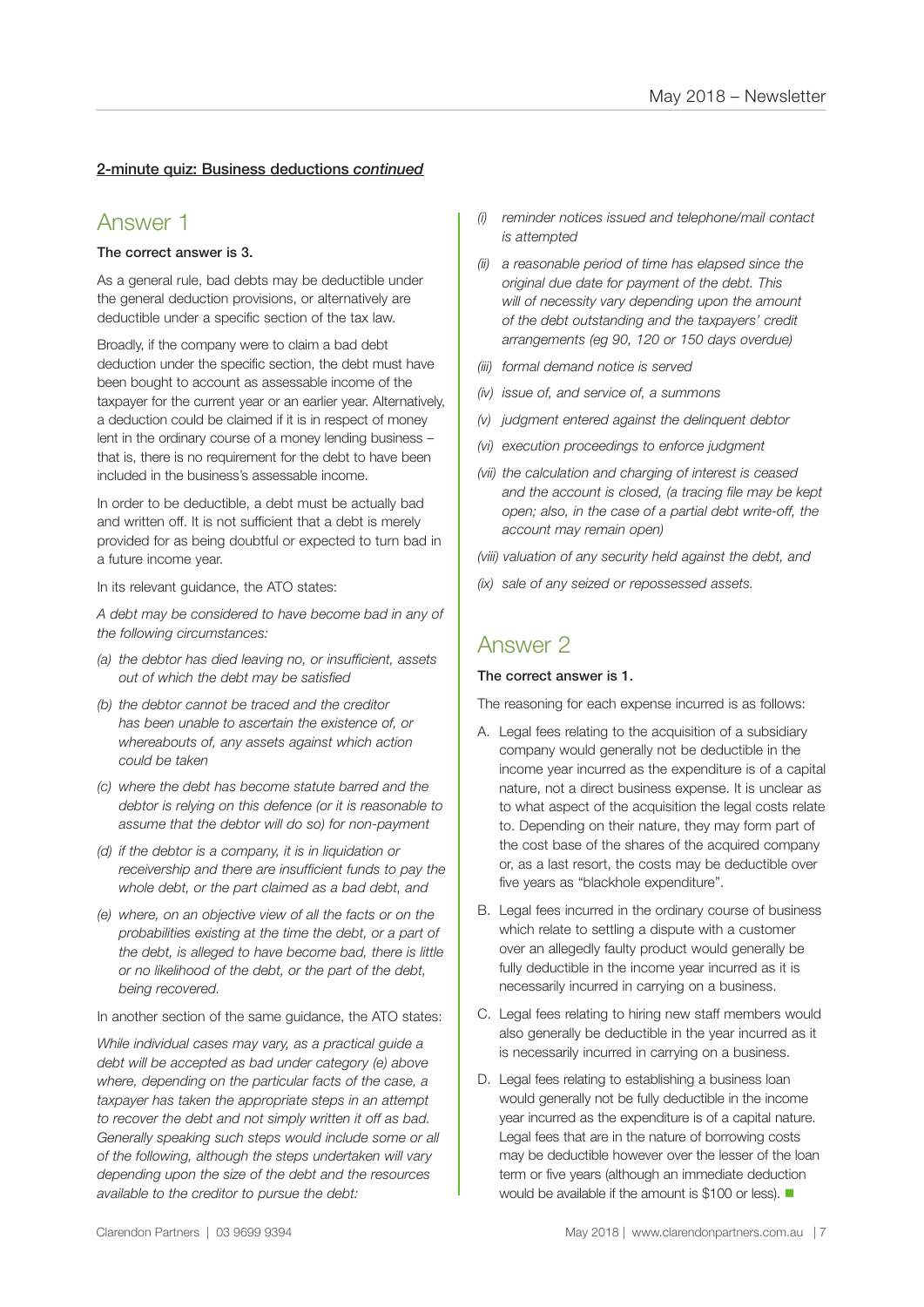

A testamentary trust works in tandem with a will, and is similar to a discretionary trust, with the major difference being it only takes effect upon the death of the person who made the will. The trust can be funded by some or by all of your assets, and by payments derived as a consequence of death, such as life insurance payouts and superannuation death benefits.

Multiple testamentary trusts can be created specifically in wills or by giving the executor of the will the discretion to set up a separate testamentary trust under certain specified parameters. A well governed trust will ensure desired asset protection is achieved and family and legal disputes minimised or hopefully prevented.

A testamentary trust can exist for up to 80 years, but can also vest (be wound-up) earlier if the trustee so decides. Under a testamentary trust, the ultimate control and legal ownership of the estate is clearly with the trustee. The beneficiaries do not legally own the assets of the trust, but have a right to be considered in the distribution of the income and capital of the trust.

#### *continued overleaf*  $\Rightarrow$

Testamentary trusts are formed under the auspices of a valid will or testament rather than other trusts which are ordinarily created during life (inter vivos) under the terms of a trust deed. It is a trust structure that is often used to protect family assets by having greater control over management and distributions of the deceased estate to beneficiaries.

It is crucial that the planning and appointing process of the trustee is well governed. The decision as to who the trustee of the trust is of necessity an important one so as to ensure that the appointee is one that is trustworthy, competent and will serve to protect the beneficiaries' entitlements.

# **i** Key parties in a testamentary trust

- Settlor: the person who creates the trust (as part of their will).
- Trustee: responsible for carrying out the terms of the will.
- Beneficiary: person/s entitled to receive benefits of the trust.
- Court: the probate court oversees the handling of the trust by the trustee, ensuring the trust is properly followed.